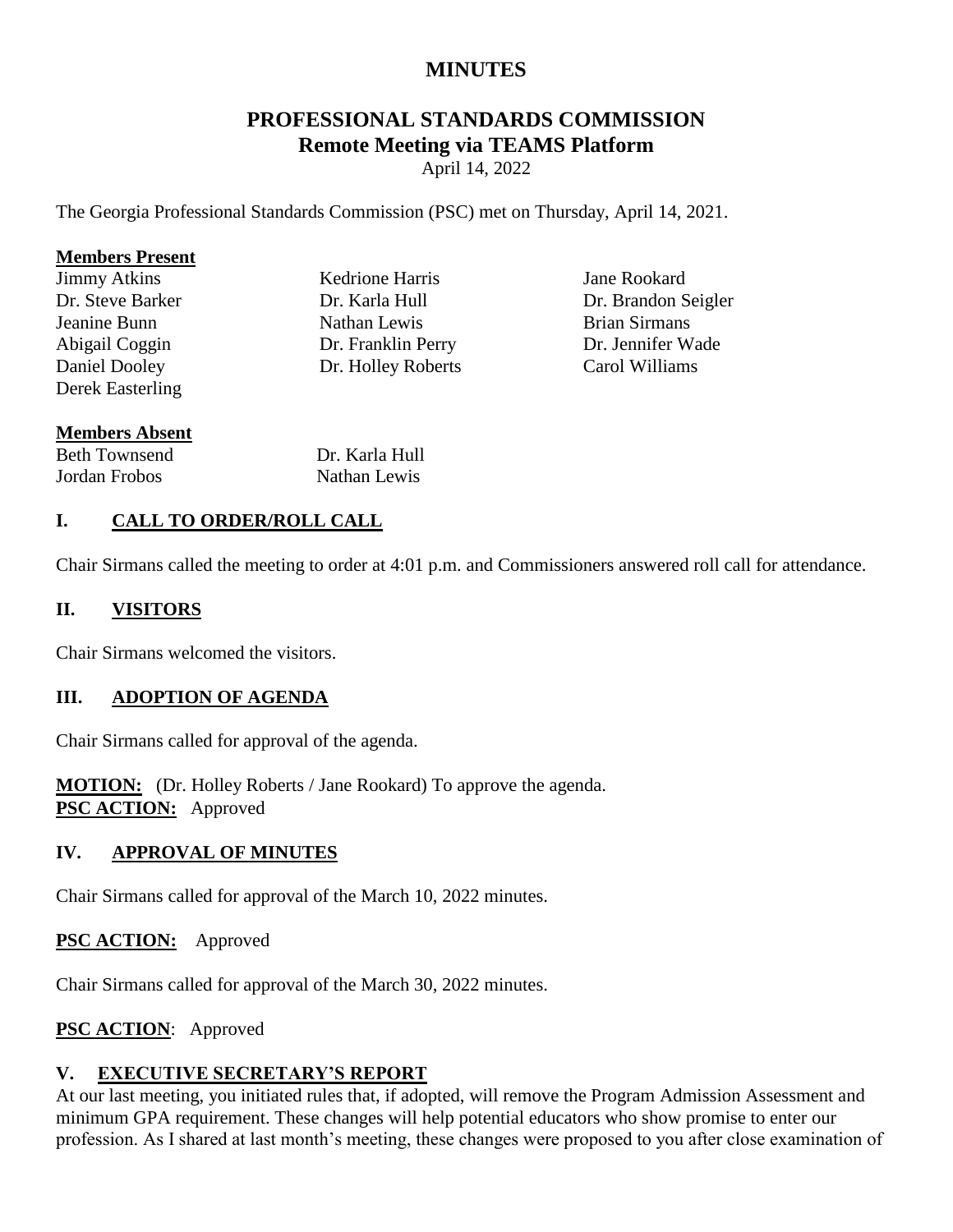what we as an agency can do within our purview to support the educator pipeline. The proposed rule amendments were posted for public comment on April 6, 2022, for a 30 day period, which ends on May 5, 2022. So far we have received 7 public comment responses, all in full support of the proposed admission requirements removal. Two were from teachers, four from district level personnel, and one from Richard Woods, GaDOE's State School Superintendent.

All public comments will be sent to you prior to our May 10, 2022, meeting. I did want to share a few with you.

*"It will help future teachers, such as myself be able to conquer our dreams of becoming a teacher. The Gace PAA has delayed my ability of being certified. I know there is a major shortage of teachers in Georgia and I believe once the removal of this required test is approved there will be more teachers. This is a wonderful decision. Thank you for contributing to my career of me becoming a teacher!"* 

In Superintendent Woods' letter to me to express his full support of this policy change, he included, *"We should be making it easier for individuals to answer the call to teach – rather than placing roadblocks in their path. These changes will support qualified teacher candidates as they pursue the knowledge and skills necessary to become Georgia educators, while removing barriers – including excessive monetary costs placed on teacher candidates. The proposed changes would ultimately allow our schools to have more qualified, prepared teachers in the classroom. I appreciate the work and partnership of the Commission to improve teacher recruitment and retention in Georgia."*

We have had a few questions sent to us outside the public comment. Two centered on if we were considering removing the GACE content assessment. While we believe GaPSC-approved program providers, rather than the state agency, are in the best position to make admission decisions, we do believe our focus should be on what new teachers, leaders, and other school personnel know and are able to do upon completion of a program. This assurance of quality is what their certification represents. The GACE content assessment helps provide this assurance. We did receive 2 remarks which were also outside the public comment, where individuals expressed concerns. One was about a potential educators not being able to pass the content assessment without passing the Program Admissions Assessment and the other concern was opening the door to the pipeline too wide thus diminishing quality. To both concerns, we trust our state-approved program providers to admit the candidates they feel will be successful in their preparation programs, not GaPSC. We also trust our program providers and hold them accountable to prepare effective educators who will make a positive impact on all P-12 learners in Georgia's classrooms.

The feedback we have received formally and others have shared with me informally has been overwhelmingly positive to remove the state-approved admission requirements. We look forward to bringing these proposed rule changes back to you in May for your adoption consideration. We appreciate you taking this bold step to continue to open the educator pipeline.

#### April Birthdays – Kedrione Harris

Today is Dr. Karla Hull's last meeting. Karla has done excellent work on our Educator Preparation/Certification committee and in her service as Vice Chair of that committee. We have certainly benefitted from her vast experience and leadership in preparing educators. Karla, we will you. Karla, would you like to say a few words. And now I am going to turn it over to our Chair who will share with you who our next Vice Chair will be.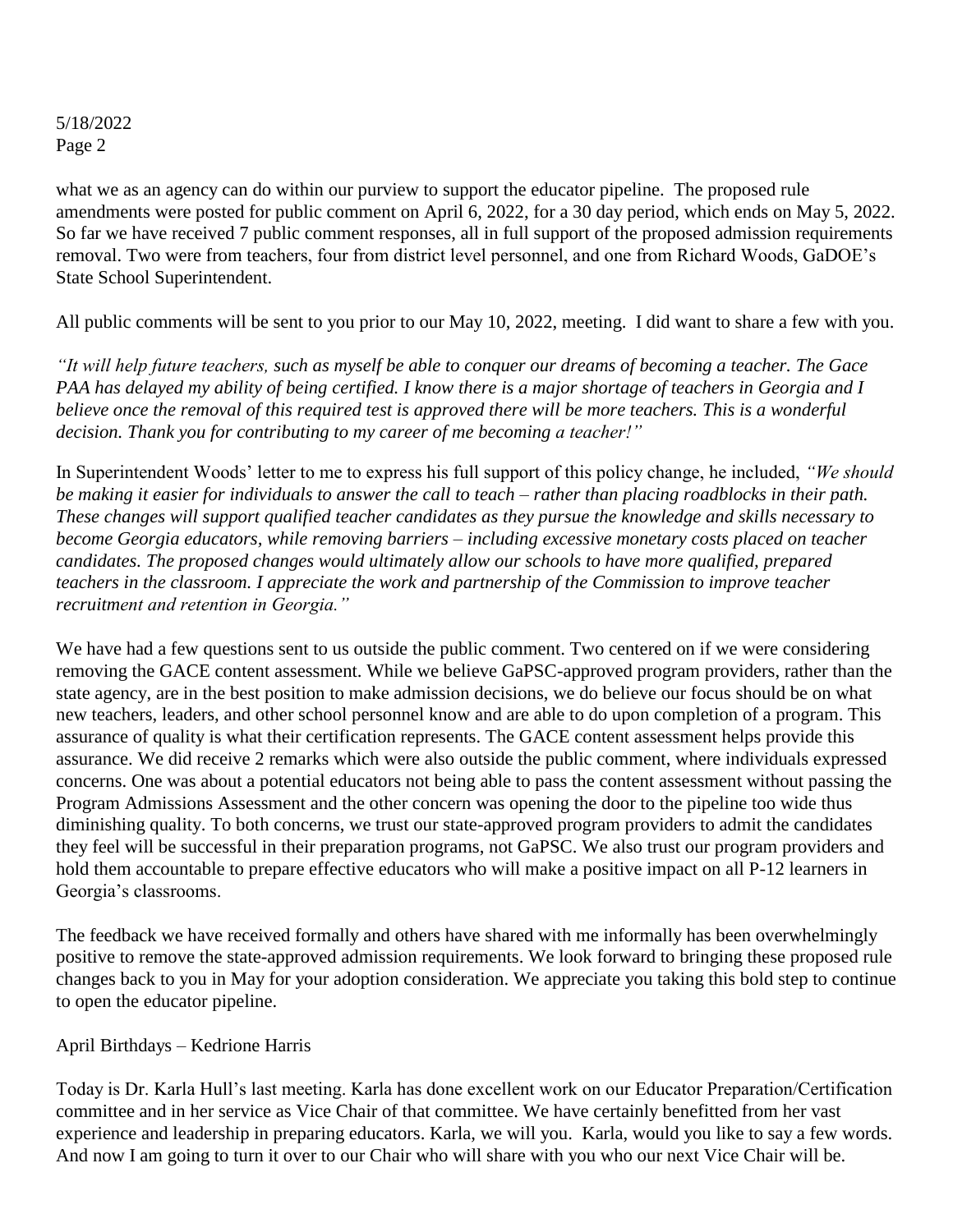# **VI. CHAIR REPORT**

I am happy to announce that the Professional Standards Commission is the recipient of the Champions' Award from the 2021-2022 Campaign for the Georgia State Charitable Contribution Program in the category of 1-100 employees. Charitable Contributions award for raising \$1.860.00 in donations. This money will go to various Georgia charities.

Dr. Karla Hull and I were sworn in at the same time. Our first meeting was in September 2019. We both also share a love for Valdosta State University which is my alma mater and where Dr. Hull serves as the Dean of the Dewar College of Education & Human Services. We will all certainly miss her and I wish her a wonderful retirement.

I am happy to announce that Dr. Jennifer Wade, will serve as Vice Chair of the Educator Preparation/Certification committee. Dr. Wade has served on the committee since September 2019 when she was sworn in as Commissioner. We all look forward to her serving in this leadership role.

## **VII. COMMITTEE REPORTS**

#### **A. Ethics and Professional Conduct --Recommendations and Actions on Cases**

Commission Chair, Dr. Franklin Perry, gave a preliminary review of the Cases.

1. Dr. Perry reported that the Committee reviewed 73 *Probable Cause* cases during April 14, 2022, meeting and brought the following recommendations on behalf of the committee:

| <b>CASE</b> | <b>STANDARDS</b><br><b>VIOLATED</b> | <b>RECOMMENDATION</b> | <b>EERC</b><br><b>RECOMMENDATION</b> |
|-------------|-------------------------------------|-----------------------|--------------------------------------|
| 20-5-1562   | 1,4,5a7,8                           | Deny                  | Accept                               |
| 20-8-201    | 1,4,5a7                             | <b>NPC</b>            | Accept                               |
| 21-10-410   | 1,4,5a7                             | <b>NPC</b>            | Accept                               |
| 21-10-442   | 1,5a7                               | Reprimand             | Accept                               |
| 22-1-798    | 1,4,5a7                             | Reprimand             | Accept                               |
| 22-1-806    | 1,5a7                               | Reprimand             | Accept                               |
| 22-1-813    | 5a2,5a7                             | <b>NPC</b>            | Accept                               |
| 22-2-947    | 1,5a7                               | Reprimand             | Accept                               |
| 22-2-994    | 1,5a7                               | Reprimand             | Accept                               |
| 22-2-997    | 4,5a2,5a7                           | Reprimand             | Accept                               |
| 22-3-1079   | 1,5a7                               | Reprimand             | Accept                               |
| 22-3-1083   | 1,5a7                               | Reprimand             | Accept                               |
| 20-4-1450   | 1,4,5a7,8,9                         | Revoke                | Accept                               |
| 20-5-1546   | 1,5a7                               | <b>NPC</b>            | Accept                               |
| 20-5-1572   | 4,5a2,5a5, 5a7,89                   | Revoke                | Accept                               |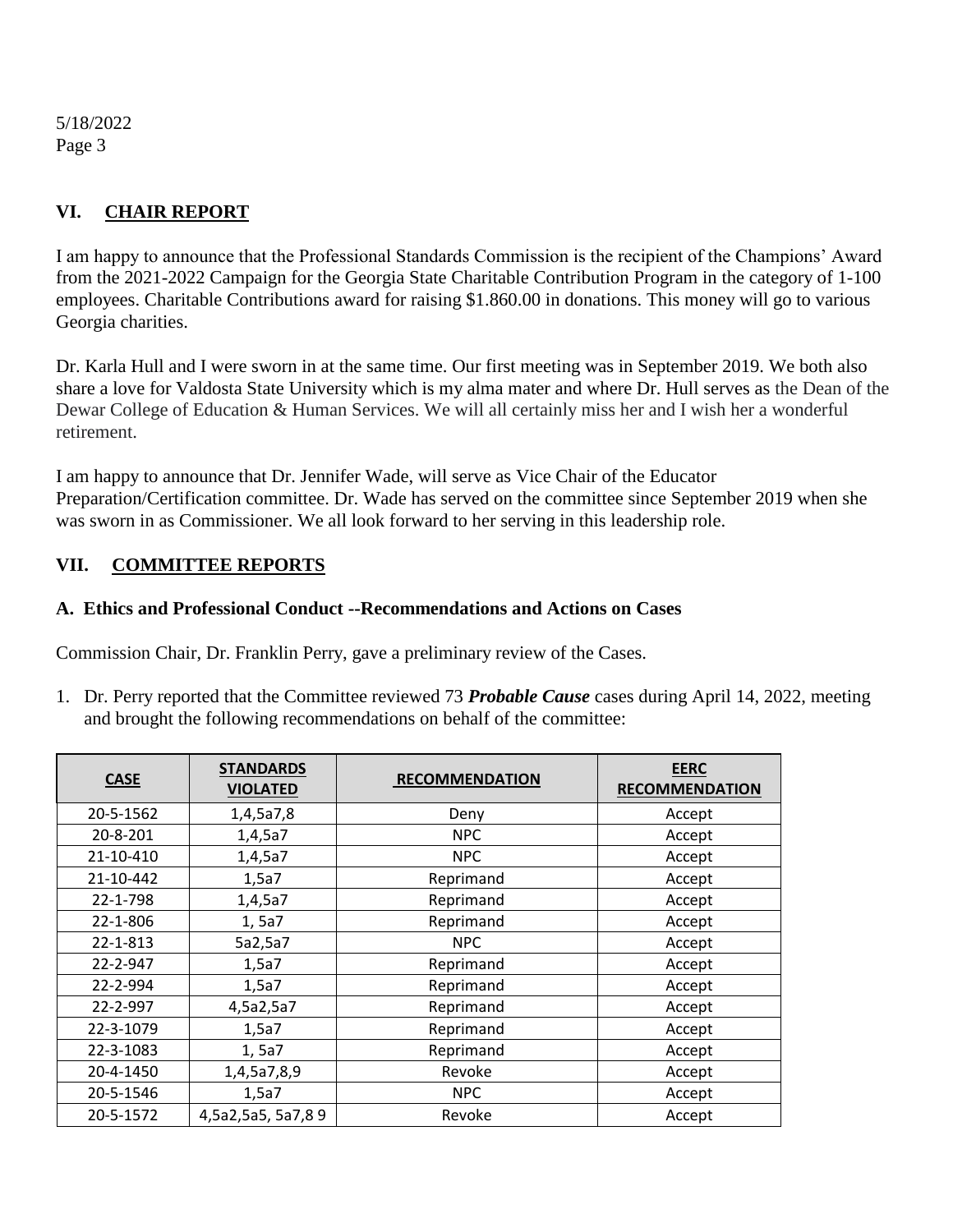| <b>CASE</b>    | <b>STANDARDS</b><br><b>VIOLATED</b>              | <b>RECOMMENDATION</b>           | <b>EERC</b><br><b>RECOMMENDATION</b> |
|----------------|--------------------------------------------------|---------------------------------|--------------------------------------|
| 20-6-1705      | 1,4,5a2,5a7, 8,9,<br>9(pre2018),<br>10(pre 2018) | Revoke                          | Accept                               |
| 20-6-1706      | 1,4, 5a2, 5a7, 8,9                               | Revoke                          | Accept                               |
| $20 - 7 - 41$  | 1,4,5a7,8,9                                      | Revoke                          | Accept                               |
| $20 - 7 - 62$  | 1,4,5a7,8,9                                      | Revoke                          | Accept                               |
| $20 - 7 - 66$  | 1,4,5a7,8,9                                      | Revoke                          | Accept                               |
| $20 - 7 - 70$  | 1,4,5a7,8,9                                      | Extend pending criminal outcome | Accept                               |
| $20 - 7 - 75$  | 1,4.5a7,8,9                                      | Revoke                          | Accept                               |
| 20-10-341      | 1,4,5a7,8,9                                      | Reprimand                       | Accept                               |
| 20-10-346      | 1,4,5a7,8,9                                      | Revoke                          | Accept                               |
| 20-10-364      | 4,5a2,5a7,8,9                                    | Revoke                          | Accept                               |
| 20-11-439      | 4,5a7,8,9                                        | Revoke                          | Accept                               |
| 20-11-440      | 4, 5a2, 5a5, 8, 9                                | Revoke                          | Accept                               |
| 20-12-551      | 4,5a2,5a5,8,9                                    | Reprimand                       | Accept                               |
| 21-3-879       | 5a2,5a5,8,9                                      | <b>NPC</b>                      | Accept                               |
| 21-5-1181      | 2, 3, 9 5a7                                      | Revoke                          | Accept                               |
| 21-6-1280      | 4,5a7,8,9                                        | Revoke                          | Accept                               |
| 21-7-98        | 9, 10                                            | <b>NPC</b>                      | Accept                               |
| 21-8-166       | 5, 9, 5a7                                        | <b>NPC</b>                      | Accept                               |
| 21-9-292       | 1,4,5a7,8,9                                      | Reprimand                       | Accept                               |
| 21-9-298       | 2, 9, 5a7                                        | Suspension 45 days              | Accept                               |
| 21-9-342       | 1,5a7                                            | <b>NPC</b>                      | Accept                               |
| 21-9-351       | 9, 5a7                                           | Suspension 90 days              | Accept                               |
| 21-12-628      | 2, 4, 9, 5a7                                     | Suspension 5 days               | Accept                               |
| 21-12-692      | 1,2,9                                            | Extend pending criminal outcome | Accept                               |
| 21-12-693      | 2, 9                                             | Suspension 5 days               | Accept                               |
| 21-12-720      | 1, 2, 9                                          | Extend pending criminal outcome | Accept                               |
| 21-12-721      | 1, 2, 9                                          | Suspension 10 days              | Accept                               |
| 21-12-722      | 2, 9                                             | Suspension 10 days              | Accept                               |
| 21-12-723      | 1, 2, 9                                          | Extend pending criminal outcome | Accept                               |
| 21-12-724      | 2, 9                                             | Suspension 1 year               | Accept                               |
| 22-1-745       | 2, 9                                             | Suspension 10 days              | Accept                               |
| 22-1-748       | 2,9,5a7                                          | Suspension 2 years              | Accept                               |
| 22-1-749       | 2,9,5a7                                          | <b>Voluntary Surrender</b>      | Accept                               |
| 22-1-751       | 4,9                                              | Suspension 90 days              | Accept                               |
| 22-1-753       | 4, 5, 9                                          | Suspension 10 days              | Accept                               |
| 22-1-758       | 3, 9                                             | Suspension 1 year               | Accept                               |
| 22-1-763       | 1, 2, 8, 9                                       | Suspension 10 days              | Accept                               |
| 22-1-765       | 4, 5, 9                                          | Revoke                          | Accept                               |
| 22-1-766       | 3, 9                                             | Reprimand                       | Accept                               |
| $22 - 1 - 771$ | 1,9                                              | Extend pending criminal outcome | Accept                               |
| 22-1-773       | 9                                                | Suspension 20 days              | Accept                               |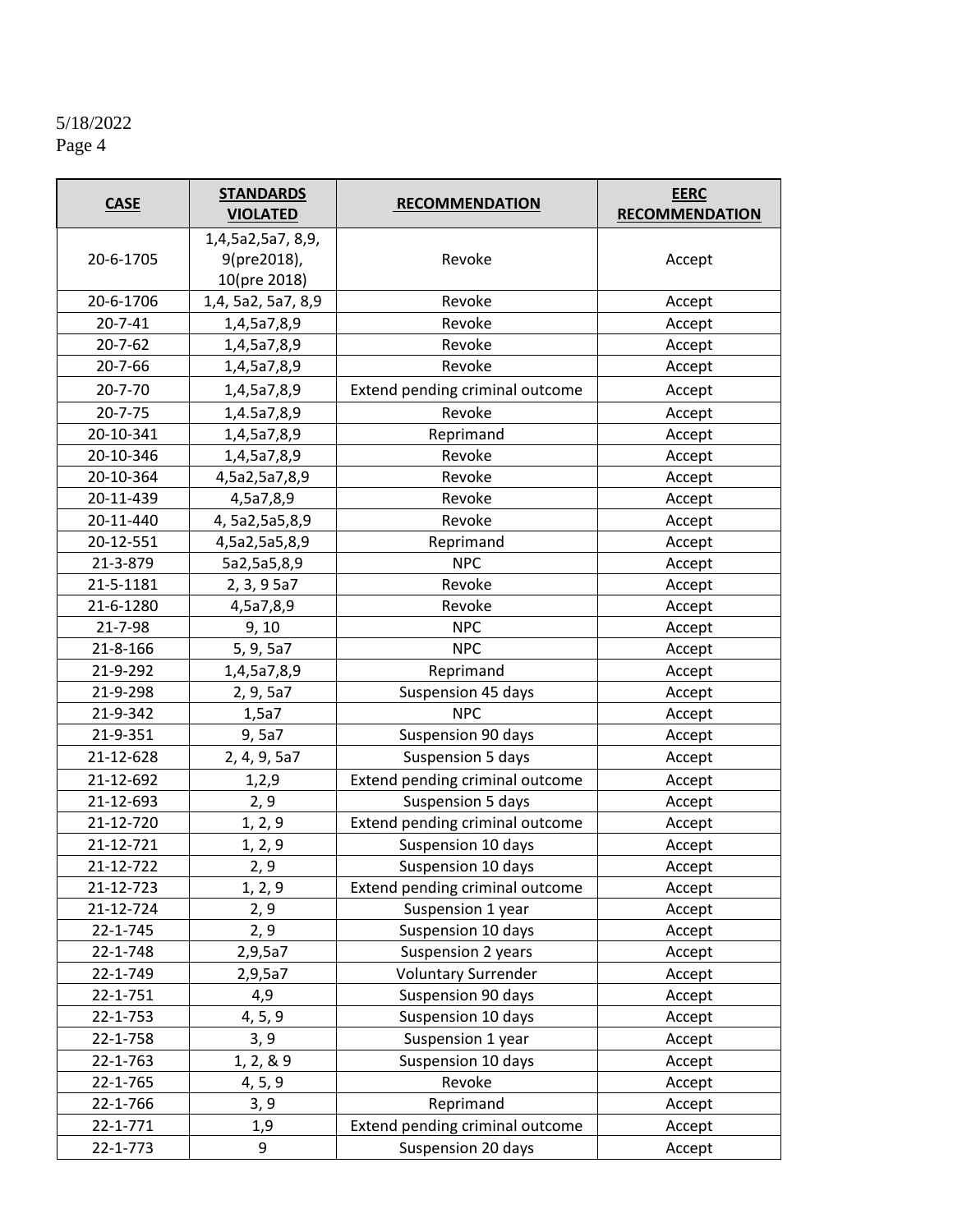| <b>CASE</b> | <b>STANDARDS</b><br><b>VIOLATED</b> | <b>RECOMMENDATION</b>           | <b>EERC</b><br><b>RECOMMENDATION</b> |
|-------------|-------------------------------------|---------------------------------|--------------------------------------|
| 22-1-775    | 1, 9                                | Extend pending criminal outcome | Accept                               |
| 22-1-829    | 2 & 9                               | Suspension 5 days               | Accept                               |
| 22-1-836    | 1, 2, 9,                            | Extend pending criminal outcome | Accept                               |
| 22-1-846    | 2, 9                                | Suspension 10 days              | Accept                               |
| 22-1-868    | 4,5a7,8,9                           | Reprimand                       | Accept                               |
| 22-1-870    | 4, 9                                | Warning                         | Accept                               |
| 22-1-878    | 2, 9                                | Suspension 20 days              | Accept                               |
| 22-2-880    | 9                                   | Suspension 90 days              | Accept                               |
| 22-2-896    | 1, 2, 9                             | Extend pending criminal outcome | Accept                               |
| 22-2-902    | 2, 9                                | Suspension 5 days               | Accept                               |
| 22-2-908    | 9                                   | Suspension 90 days              | Accept                               |
| 22-2-909    | 9                                   | Suspension 20 days              | Accept                               |
| 22-2-913    | 3,9                                 | Suspension 1 year               | Accept                               |
| 22-2-933    | 2, 4, 9                             | Suspension 20 days              | Accept                               |
| 22-2-962    | 2, 9                                | Suspension 20 days              | Accept                               |
| 22-2-969    | 6, 9                                | Reprimand                       | Accept                               |
| 22-2-1013   | 1,4,5a76,8,9                        | Reprimand                       | Accept                               |

2. Dr. Perry reported that the Educator Ethics Review Committee reviewed 3 *Petitions Issues* and brought the following recommendations on behalf of the Committee:

| <b>CASE</b> | <b>PREVIOUS SANCTION</b> | <b>EERC RECOMMENDATION</b> |
|-------------|--------------------------|----------------------------|
| 22-1-811    | Revocation               | Grant                      |
| 22-3-1141   | Revocation               | Grant                      |
| 22-3-1142   | Revocation               | Grant                      |

3. Dr. Perry reported that the Educator Ethics Review Committee reviewed 22 *Settlement Agreements* and brought the following recommendations on behalf of the Committee:

| <b>CASE</b> | <b>SANCTION</b>    | <b>EERC RECOMMENDATION</b> |
|-------------|--------------------|----------------------------|
| 20-3-1379   | Reprimand          | Accept                     |
| 20-3-1386   | Reprimand          | Accept                     |
| 20-5-1594   | Reprimand          | Accept                     |
| 21-8-193    | Reprimand          | Accept                     |
| 21-8-194    | Reprimand          | Accept                     |
| 21-8-198    | Suspension 1 year  | Accept                     |
| 21-10-481   | Reprimand          | Accept                     |
| 21-10-484   | Reprimand          | Accept                     |
| 21-11-522   | Suspension 5 days  | Accept                     |
| 21-11-523   | Suspension 10 days | Accept                     |
| 21-11-524   | Suspension 10 days | Accept                     |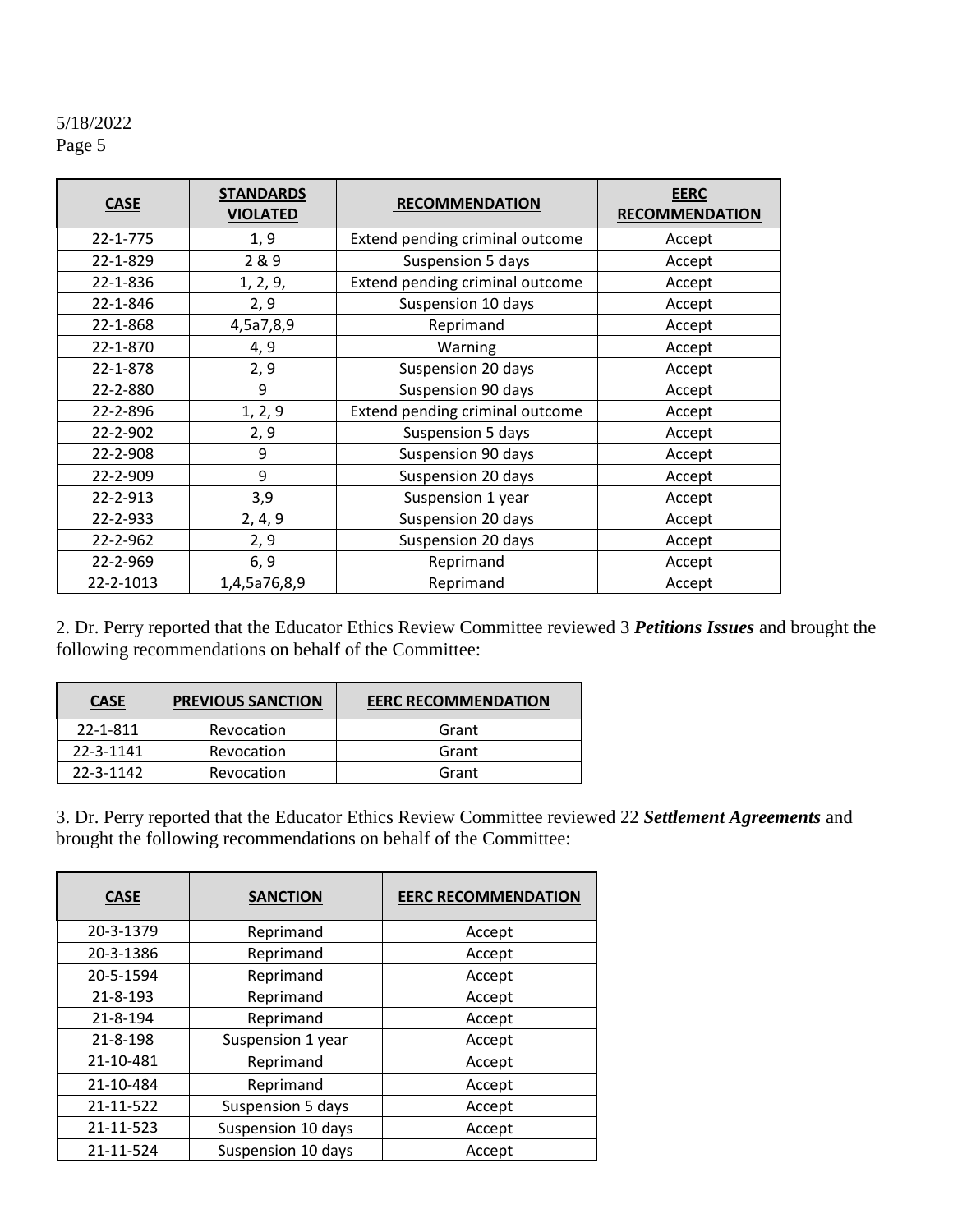| <b>CASE</b> | <b>SANCTION</b>    | <b>EERC RECOMMENDATION</b> |  |
|-------------|--------------------|----------------------------|--|
| 21-11-568   | Reprimand          | Accept                     |  |
| 21-11-589   | Suspension 5 days  | Accept                     |  |
| 21-11-590   | Reprimand          | Accept                     |  |
| 21-12-624   | Reprimand          | Accept                     |  |
| 21-12-674   | Suspension 20 days | Accept                     |  |
| 21-12-691   | Suspension 5 days  | Accept                     |  |
| 21-12-713   | Suspension 1 year  | Accept                     |  |
| 22-1-739    | Reprimand          | Accept                     |  |
| 22-1-785    | Reprimand          | Accept                     |  |
| 22-1-817    | Suspension 5 days  | Accept                     |  |
| 22-1-820    | Reprimand          | Accept                     |  |

4. Dr. Perry reported that the Educator Ethics Review Committee reviewed 29 *Negotiated Settlement Agreements* and brought the following recommendations on behalf of the Committee:

| <b>CASE</b>    | <b>NEGOTIATED SANCTION</b>   | <b>EERC RECOMMEND</b> |  |  |
|----------------|------------------------------|-----------------------|--|--|
| 18-8-134       | Warning                      | Accept                |  |  |
| 18-9-372       | Reprimand                    | Accept                |  |  |
| 18-11-668      | <b>Voluntary Surrender</b>   | Accept                |  |  |
| 19-2-1070      | Warning                      | Accept                |  |  |
| 19-6-1814      | Warning                      | Accept                |  |  |
| 19-7-38        | Warning                      | Accept                |  |  |
| 19-7-94        | Warning                      | Accept                |  |  |
| 19-9-376       | Warning                      | Accept                |  |  |
| 19-9-405       | Reprimand                    | Accept                |  |  |
| 19-10-596      | Warning                      | Accept                |  |  |
| 19-11-700      | Reprimand                    | Accept                |  |  |
| 19-11-768      | <b>NPC</b><br>Accept         |                       |  |  |
| 20-1-995       | Reprimand<br>Accept          |                       |  |  |
| 20-2-1185      | Suspension 90 days<br>Accept |                       |  |  |
| 20-2-1234      | Suspension 10 days<br>Accept |                       |  |  |
| 20-3-1346      | Suspension 2 years<br>Accept |                       |  |  |
| 20-3-1392      | <b>NPC</b>                   | Accept                |  |  |
| 20-5-1500      | Suspension 1 year            | Accept                |  |  |
| 20-5-1508      | Suspension 45 days           | Accept                |  |  |
| 20-5-1512      | Reprimand                    | Accept                |  |  |
| 20-9-280       | Reprimand                    | Accept                |  |  |
| 21-1-570       | Reprimand<br>Accept          |                       |  |  |
| $21 - 1 - 571$ | Reprimand<br>Accept          |                       |  |  |
| 21-2-769       | Reprimand                    | Accept                |  |  |
| 21-4-997       | Reprimand                    | Accept                |  |  |
| 21-4-1007      | Suspension 20 days<br>Accept |                       |  |  |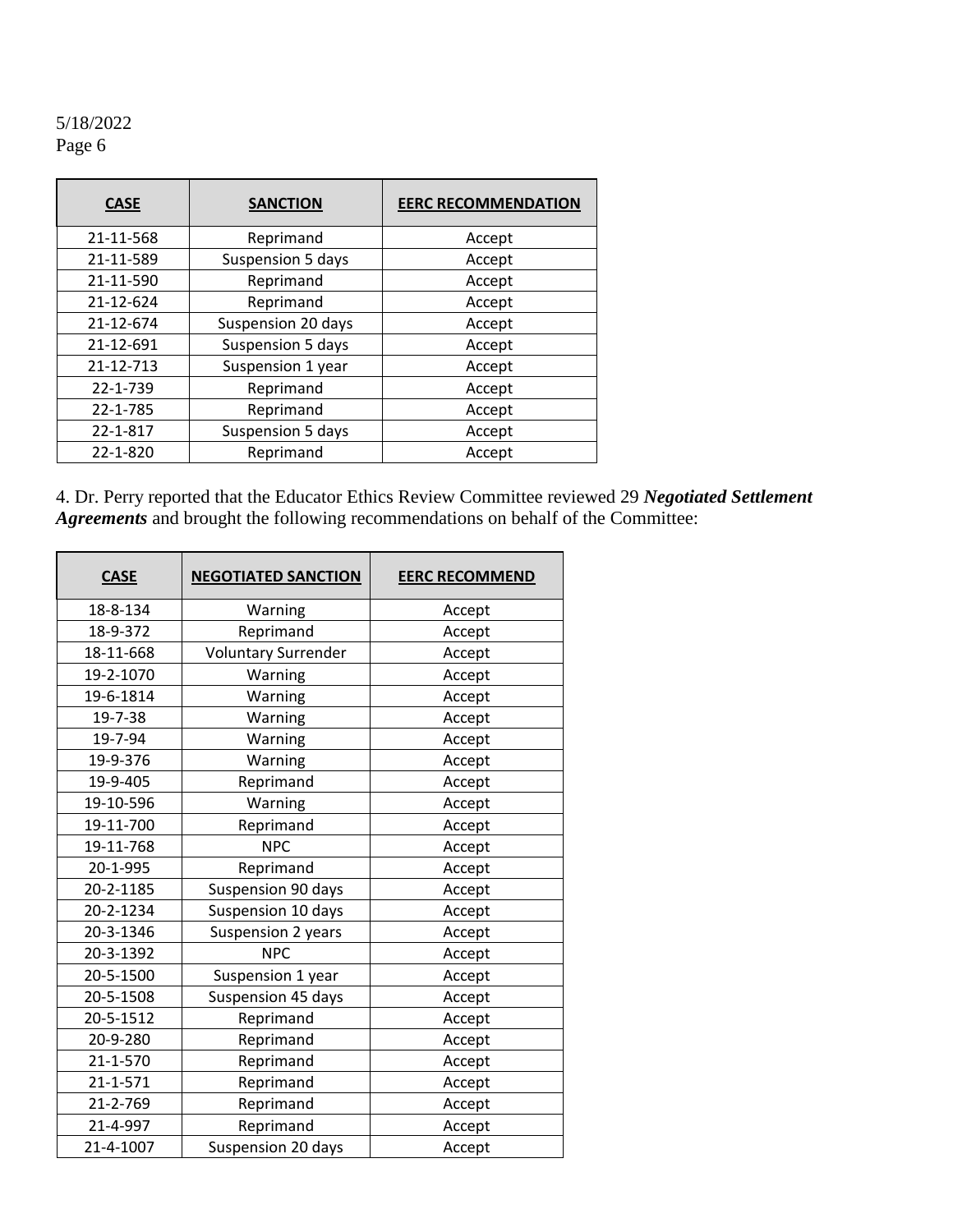| <b>CASE</b> | <b>NEGOTIATED SANCTION</b> | <b>EERC RECOMMEND</b> |
|-------------|----------------------------|-----------------------|
| 21-8-224    | <b>NPC</b>                 | Accept                |
| 21-9-344    | Warning                    | Accept                |
| 21-10-397   | Suspension 4 days          | Accept                |

#### 5. **OTHER BUSINESS**

The Educator Ethics Review Committee recommended approval of the *Other Business Report* as follows:

| <b>CASE</b>   | <b>FINDINGS OF FACTS</b>            | <b>EERC</b><br><b>RECOMMENDATION</b> |
|---------------|-------------------------------------|--------------------------------------|
| PCE 21-3-827  | <b>Probable Cause Determination</b> | Revoke                               |
| PCE 22-1-869  | Additional complaint                | Investigate                          |
| 20-7-46       | Failure to respond.                 | Hold New App                         |
| $20 - 7 - 69$ | Failure to respond.                 | Hold New App                         |
| 20-10-336     | Failed to provide requested docs.   | Hold New App                         |
| 20-10-337     | Failed to provide requested docs.   | Hold New App                         |
| 20-10-352     | Failure to respond.                 | Hold New App                         |
| 20-10-357     | Failure to respond.                 | Hold New App                         |
| 20-10-402     | Failure to respond.                 | Hold New App                         |
| 20-10-404     | Failed to provide requested docs.   | <b>Hold New App</b>                  |
| 20-11-493     | Failure to respond.                 | Hold New App                         |
| 20-12-547     | Failure to respond.                 | Hold New App                         |
| 21-5-1046     | Failure to respond.                 | Hold New App                         |
| 21-5-1052     | Failed to provide requested docs.   | Hold New App                         |
| 21-10-432     | Failed to provide requested docs.   | Hold New App                         |
| 21-11-607     | Failure to respond.                 | Hold New App                         |
| 21-12-620     | Failure to respond.                 | Hold New App                         |
| 21-12-621     | Failure to respond.                 | <b>Hold New App</b>                  |

6. The Educator Ethics Review Committee recommended approval of the *Preliminary Investigative Determination Report* consisting of 134 new complaints received during the months of March and April 2022.

#### 7. **VOLUNTARY SURRENDERS**

The Educator Ethics Review Committee recommended approval of the 4 *Voluntary Surrenders* listed below in which an Educator/Applicant voluntarily accepted a sanction of Revocation prior to the submission of an investigative case summary for a Probable Cause Determination.

| <b>CASE</b>    | <b>STANDARDS</b><br><b>VIOLATED</b> | <b>SANCTION</b>            | <b>EERC</b><br><b>RECOMMENDATION</b> |
|----------------|-------------------------------------|----------------------------|--------------------------------------|
| 17-12-759      | 2, 4, 10, 5a7                       | <b>Voluntary Surrender</b> | Accept                               |
| 22-1-749       | 2, 9                                | <b>Voluntary Surrender</b> | Accept                               |
| $22 - 1 - 752$ | 2, 9                                | <b>Voluntary Surrender</b> | Accept                               |
| 22-2-954       | 2, 9                                | <b>Voluntary Surrender</b> | Accept                               |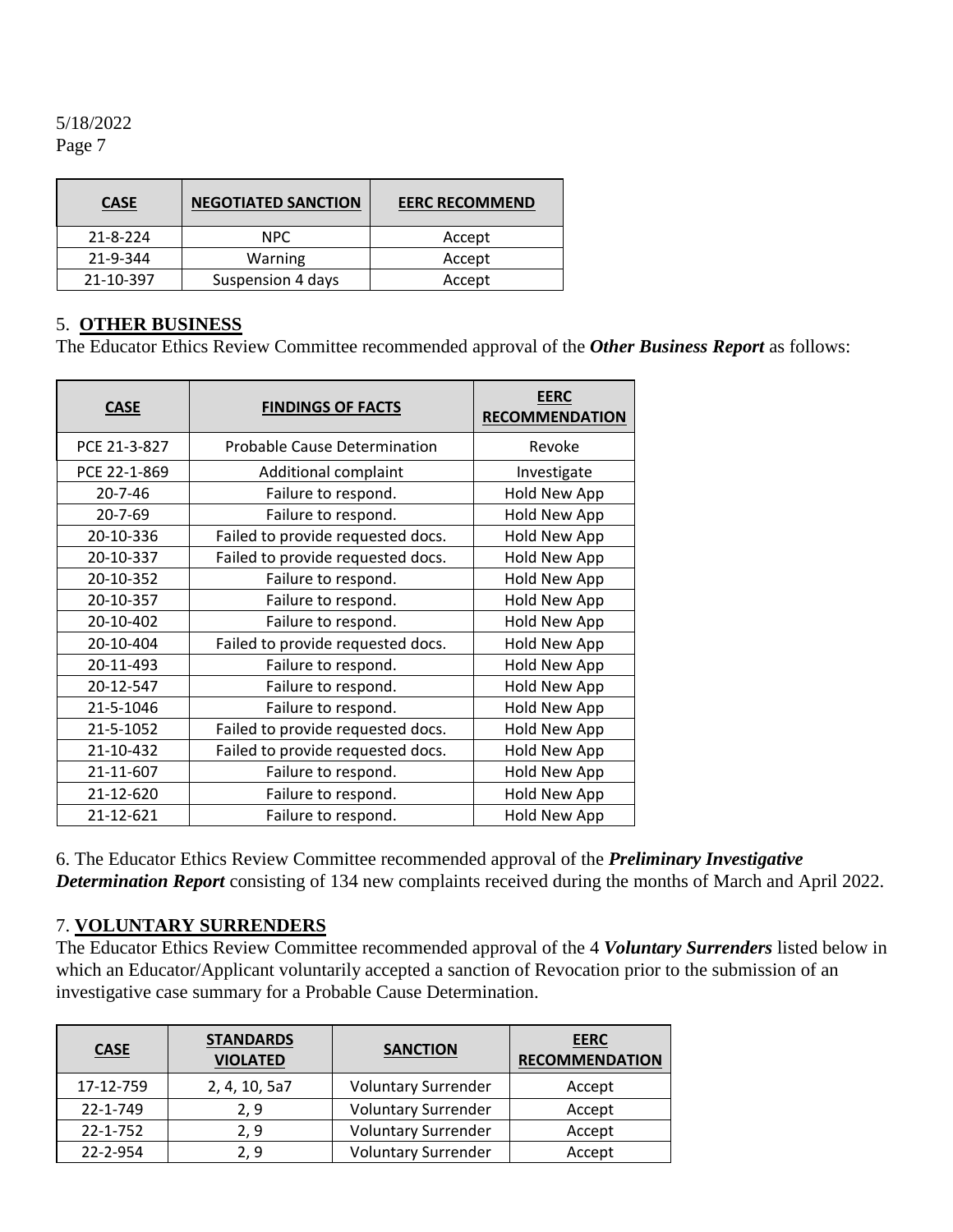#### 8. **EXTENSIONS – PRELIMINARY INVESTIGATIVE DETERMINATIONS**

The Educator Ethics Review Committee recommended approval of the 56 *Extensions - Preliminary Investigative Determinations* consisting of the following:

| 22-3-1092 | 22-3-1099 | 22-3-1110       | $22 - 3 - 1119$ | 22-3-1137       | 22-3-1202       | 22-4-1222 | 22-4-1240 |
|-----------|-----------|-----------------|-----------------|-----------------|-----------------|-----------|-----------|
| 22-3-1093 | 22-3-1100 | $22 - 3 - 1111$ | $22 - 3 - 1120$ | 22-3-1138       | 22-3-1203       | 22-4-1223 | 22-4-1241 |
| 22-3-1094 | 22-3-1101 | 22-3-1113       | 22-3-1121       | 22-3-1139       | 22-3-1204       | 22-4-1224 | 22-4-1242 |
| 22-3-1095 | 22-3-1102 | 22-3-1114       | 22-3-1122       | 22-3-1198       | 22-3-1205       | 22-4-1229 | 22-4-1243 |
| 22-3-1096 | 22-3-1103 | $22 - 3 - 1115$ | 22-3-1123       | 22-3-1199       | $22 - 3 - 1206$ | 22-4-1230 | 22-4-1244 |
| 22-3-1097 | 22-3-1107 | 22-3-1117       | 22-3-1124       | $22 - 3 - 1200$ | 22-3-1208       | 22-4-1231 | 22-4-1245 |
| 22-3-1098 | 22-3-1108 | $22 - 3 - 1118$ | $22 - 3 - 1125$ | 22-3-1201       | 22-3-1209       | 22-4-1232 | 22-4-1246 |

# 9. **EXTENSIONS - INVESTIGATIONS**

The Educator Ethics Review Committee recommended granting an *Investigative Extension* to the following 245 cases:

| <b>WRITTEN COMPLAINT EXTENSIONS</b> |                |           |           |           |           |          |          |  |
|-------------------------------------|----------------|-----------|-----------|-----------|-----------|----------|----------|--|
| 20-2-1179                           | 20-12-553      | 21-3-928  | 21-6-1298 | 21-10-395 | 21-12-640 | 22-1-742 | 22-2-891 |  |
| 20-3-1387                           | 20-12-558      | 21-4-966  | 21-6-1316 | 21-10-406 | 21-12-646 | 22-1-744 | 22-2-892 |  |
| 20-5-1556                           | $21 - 1 - 605$ | 21-4-969  | 21-6-1317 | 21-10-411 | 21-12-648 | 22-1-760 | 22-2-903 |  |
| 20-5-1567                           | 21-1-619       | 21-4-994  | 21-6-1325 | 21-10-415 | 21-12-651 | 22-1-761 |          |  |
| 20-5-1578                           | $21 - 1 - 646$ | 21-4-1012 | 21-6-1326 | 21-10-418 | 21-12-653 | 22-1-762 |          |  |
| 20-5-1585                           | $21 - 1 - 832$ | 21-4-1031 | 21-6-1333 | 21-10-419 | 21-12-657 | 22-1-771 |          |  |
| 20-6-1675                           | 21-2-661       | 21-4-1032 | 21-6-1341 | 21-10-424 | 21-12-659 | 22-1-775 |          |  |
| 20-6-1695                           | 21-2-663       | 21-4-1034 | 21-8-213  | 21-10-440 | 21-12-661 | 22-1-787 |          |  |
| $20 - 7 - 46$                       | 21-2-670       | 21-5-1039 | 21-8-215  | 21-10-444 | 21-12-663 | 22-1-791 |          |  |
| 20-7-69                             | 21-2-677       | 21-5-1053 | 21-8-237  | 21-10-445 | 21-12-664 | 22-1-792 |          |  |
| 20-7-94                             | 21-2-686       | 21-5-1065 | 21-9-253  | 21-10-447 | 21-12-666 | 22-1-796 |          |  |
| 20-7-99                             | 21-2-695       | 21-5-1087 | 21-9-274  | 21-10-448 | 21-12-667 | 22-1-797 |          |  |
| 20-7-100                            | 21-2-698       | 21-5-1101 | 21-9-283  | 21-10-450 | 21-12-680 | 22-1-800 |          |  |
| 20-7-104                            | $21 - 2 - 745$ | 21-5-1106 | 21-9-289  | 21-10-461 | 21-12-681 | 22-1-804 |          |  |
| 20-8-117                            | 21-2-748       | 21-5-1111 | 21-9-290  | 21-10-466 | 21-12-685 | 22-1-807 |          |  |
| $20 - 8 - 119$                      | 21-2-751       | 21-5-1112 | 21-9-293  | 21-11-528 | 21-12-686 | 22-1-810 |          |  |
| 20-8-178                            | 21-2-756       | 21-5-1113 | 21-9-295  | 21-11-545 | 21-12-687 | 22-1-812 |          |  |
| 20-8-180                            | $21 - 2 - 771$ | 21-5-1114 | 21-9-308  | 21-11-557 | 21-12-688 | 22-1-815 |          |  |
| 20-8-183                            | 21-3-785       | 21-5-1117 | 21-9-318  | 21-11-558 | 21-12-692 | 22-1-819 |          |  |
| 20-8-195                            | 21-3-786       | 21-5-1124 | 21-9-319  | 21-11-563 | 21-12-694 | 22-1-836 |          |  |
| 20-9-259                            | 21-3-794       | 21-5-1135 | 21-9-320  | 21-11-564 | 21-12-716 | 22-1-839 |          |  |
| 20-10-323                           | 21-3-795       | 21-5-1174 | 21-9-321  | 21-11-565 | 21-12-717 | 22-1-840 |          |  |
| 20-10-352                           | 21-3-808       | 21-5-1185 | 21-9-358  | 21-11-571 | 21-12-719 | 22-1-841 |          |  |
| 20-10-357                           | 21-3-822       | 21-5-1188 | 21-9-365  | 21-11-576 | 21-12-720 | 22-1-843 |          |  |
| 20-10-360                           | 21-3-832       | 21-6-1203 | 21-9-366  | 21-11-579 | 21-12-723 | 22-1-847 |          |  |
| 20-10-402                           | 21-3-883       | 21-6-1216 | 21-9-368  | 21-11-596 | 22-1-732  | 22-1-850 |          |  |
| 20-10-404                           | 21-3-887       | 21-6-1235 | 21-9-369  | 21-12-614 | 22-1-735  | 22-1-859 |          |  |
| 20-11-418                           | 21-3-892       | 21-6-1236 | 21-10-375 | 21-12-618 | 22-1-736  | 22-2-884 |          |  |
| 20-11-479                           | 21-3-903       | 21-6-1241 | 21-10-384 | 21-12-625 | 22-1-737  | 22-2-885 |          |  |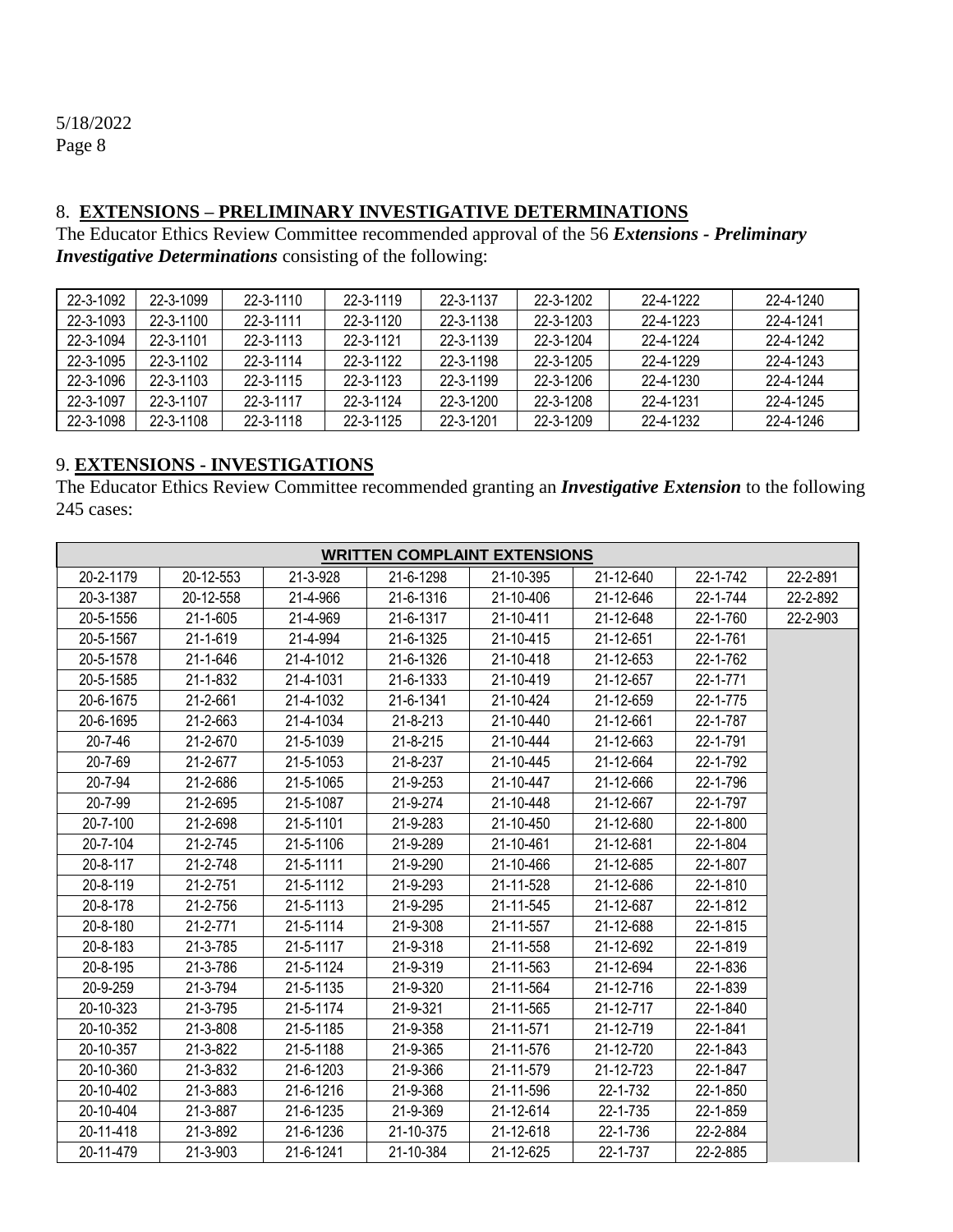5/18/2022

Page 9

| 20-11-493 | ∠1-3-904 | 21-6-1292 | 21-10-391 | 21-12-626 | 22-1-738 | 22-2-886 |
|-----------|----------|-----------|-----------|-----------|----------|----------|
| 20-12-541 | 21-3-920 | 21-6-1295 | 21-10-392 | 21-12-634 | 22-1-740 | 22-2-889 |

## 10. **APPLICATIONS FOR CERTIFICATION REPORT**

The Educator Ethics Review Committee recommended to approve a no probable cause determination on 28 cases reflected on the *Applications for Certification Report*.

#### 11. **FINAL DECISIONS BY OPERATION OF LAW**

The Commission reviewed the report, which advised of 18 cases now closed without an appeal for a hearing before an Administrative Law Judge.

## 12. **FINAL DECISIONS RENDERED BY AN ADMINISTRATIVE LAW JUDGE**

The Educator Ethics Review Committee recommended to accept the ALJ's sanction on the following:

| <u>CASE</u> | <b>ORIGINAL SANCTION</b> | <b>ALI SANCTION</b> | <b>EERC RECOMMENDATION</b> |
|-------------|--------------------------|---------------------|----------------------------|
| 18-9-297    | Suspension 1 year        | <b>NPC</b>          | Accept                     |
| 18-10-592   | Revocation               | Reprimand           | Accept                     |

Chair Sirmans called for approval of the Educator Ethics Review Committee report as present by Dr. Franklin Perry.

#### **PSC ACTION:** Approved

Abstentions: Dr. Franklin Perry-PCE 21-8-166; 22-2-908, Dr. Steve Barker-PID 22-2-999, PCE 22-2-933, Clearance 22-2-1012, Derek Easterling-PID 22-2-1009; 22-2-1010; 22-2-1011; 22-3-1045; 22-3-1046; 22-3- 1062; 22-3-1063; 22-3-1064; 22-3-1075; 22-3-1114; 22-3-1162; 22-3-1163; 22-3-1164; 22-3-1165, PCE 22-1- 758; 22-1-773; 21-12-693, NCO 19-9-405; 21-10-397, OB 22-1-869, Jeanine Bunn-PID 22-2-977; 22-2-1003; 22-3-1065; 22-3-1066; 22-3-1095; 22-3-1096; 22-3-1168; 22-3-1173, PCE 22-1-745, NCO 20-2-1185; 20-3- 1346, Jimmy Atkins-NCO 21-9-344, Dr. Holley Roberts-PID 22-2-1017, Abigail Coggin, NCO 18-8-134, Jane Rookard, NCO 19-6-1814; 20-5-1500, Beth Townsend NCO 18-11-668, Clearance 22-3-1076

#### **B. Educator Preparation Standing Committee**

Committee Chair, Dr. Holley Roberts, presented the report of the Educator Preparation Standing Committee.

1. Bibb County School System - result of satisfactory progress indicated in the November 15, 2021, progress report, the Committee recommends the removal of the following areas for improvement (AFIs) for the EPP and the Teacher Support and Coaching Endorsement.

- Standard 2.2
- Standard 3.3
- Standard 3.3 (Teacher Support and Coaching Endorsement)
- Standard 3.4
- Standard 4.1

As a result of incremental progress indicated in the November 15, 2021, progress report, the Committee recommends the following AFIs remain for the EPP, and the Teacher Support and Coaching Endorsement.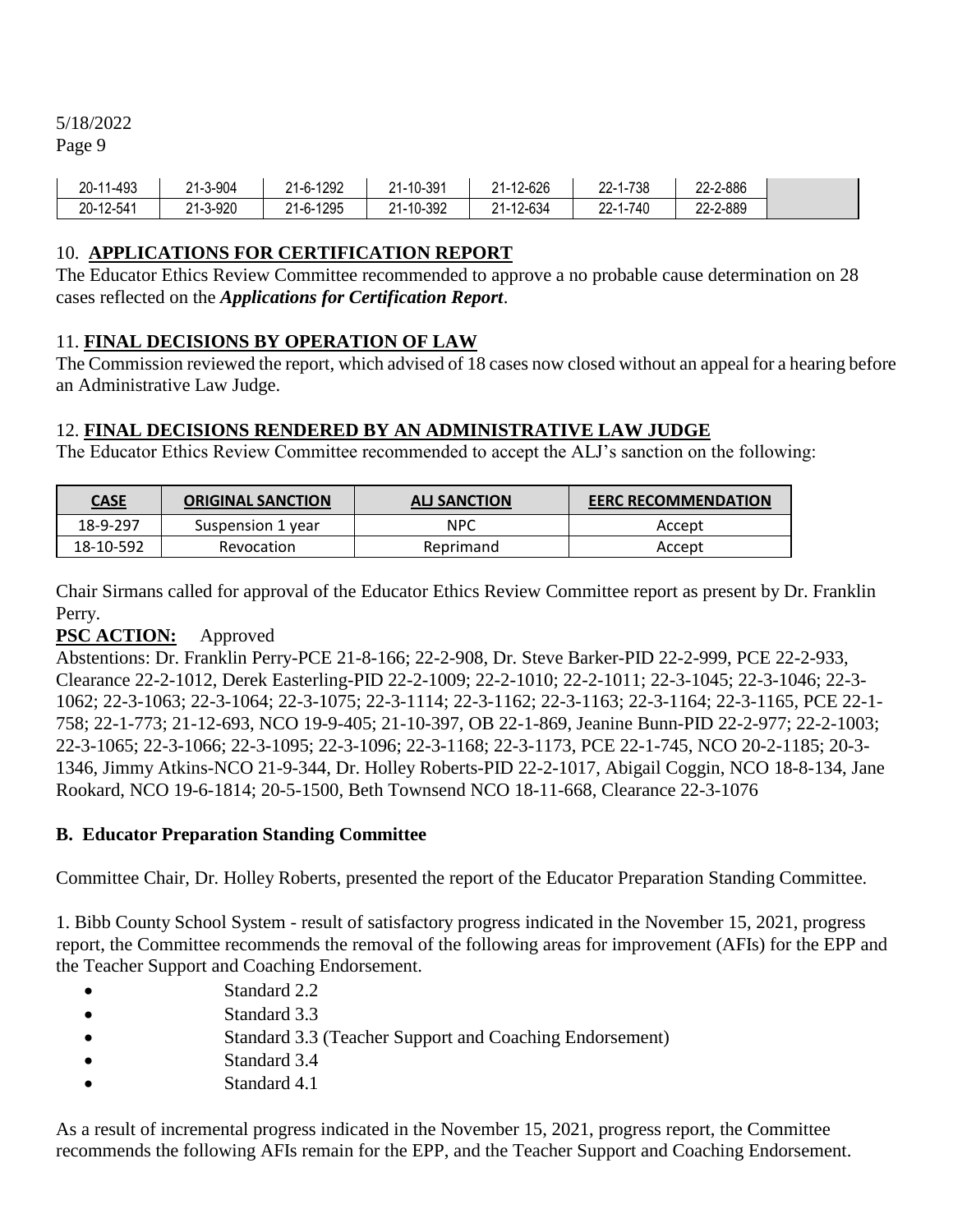- Standard 4.1 (Teacher Support and Coaching Endorsement)
- Standard 4.3
- Standard 4.4

As a result of unsatisfactory progress indicated in the November 15, 2021, progress report, the stipulations in Standards 5.1 and 5.3 remain. In addition, the AFIs remain for the following programs. Gifted In-Field Endorsement

- Standard 1.1
- Standard 1.2
- Standard 1.3

#### Reading Endorsement

- Standard 1.1
- Standard 1.3

Teacher Support and Coaching Endorsement

- Standard 1.1
- Standard 1.2

The Committee recommends the submission of a progress report due October 13, 2022, addressing all remaining stipulations and AFIs.

2. Wesleyan College – As a result of satisfactory progress indicated in the January 13, 2022, progress report, the Committee recommends the removal of the AFI in Standard 5.1 cited during the Fall 2020 Continuing Approval Review for the EPP.

3. Okefenokee RESA – The Committee recommends Developmental Approval for the Dyslexia Endorsement.

4. Gwinnett County Public Schools – The Committee recommends Developmental Approval for the Computer Science Endorsement.

5. Northeast Georgia RESA – The Committee recommends Developmental Approval for the Dyslexia Endorsement.

6. Georgia College and State University – The Committee recommends Developmental Approval for the Online Teaching Endorsement.

Chair Sirmans called for approval of the Educator Preparation/Certification Committee report as present by Dr. Holley Robinson.

**PSC ACTION:** Approved

# **VIII. ADJOURNMENT**

Our next Commission meeting will be held on Thursday, May  $12<sup>th</sup>$ . This meeting will be held at 10 am at our offices at 200 Piedmont Avenue, Suite 1716, West tower, if Commissioners are able to attend in-person. You will receive an email from Renee next week to check your availability. The Educator Ethics Review committee